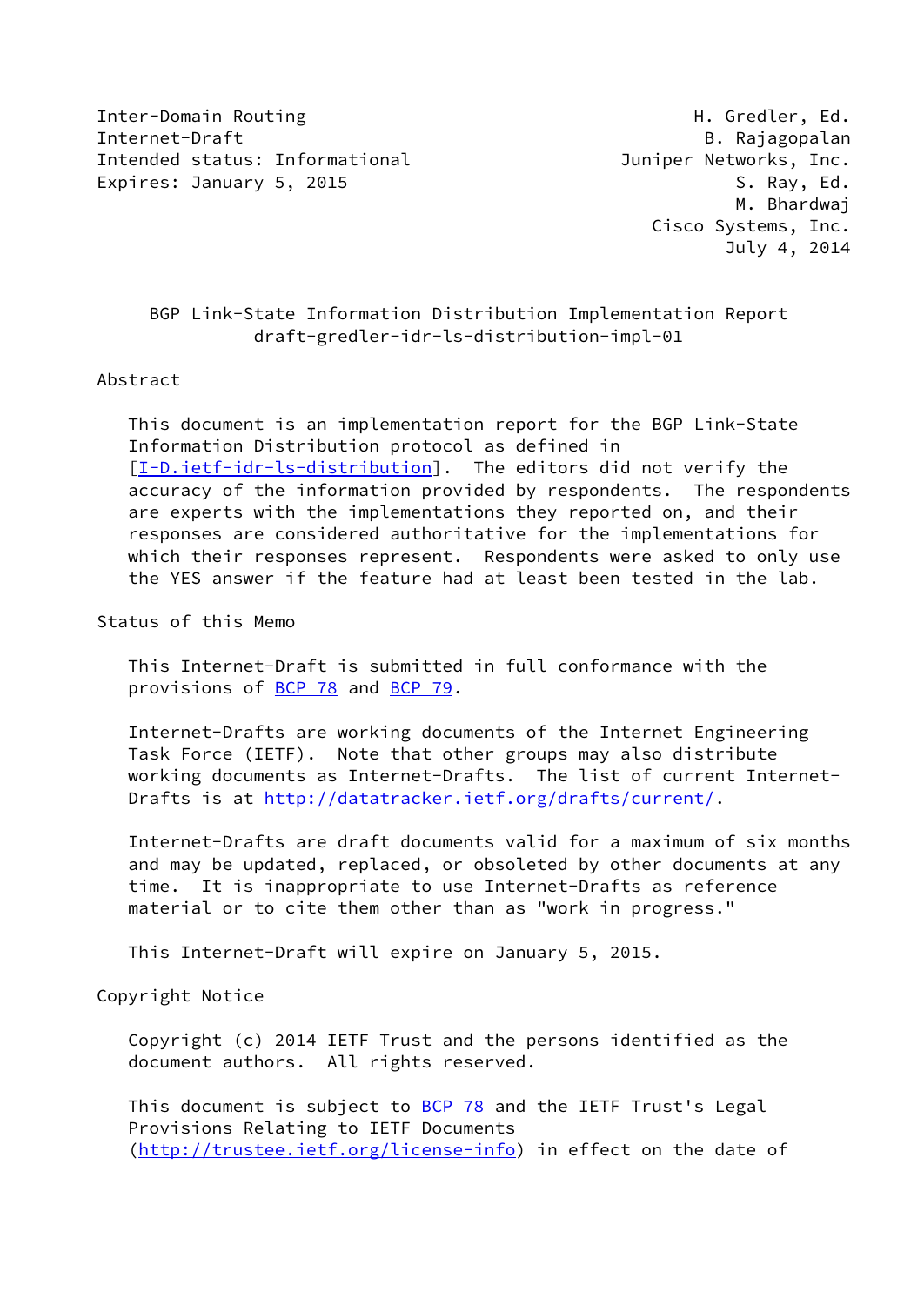Internet-Draft BGP Link-State Implementation Report July 2014

 publication of this document. Please review these documents carefully, as they describe your rights and restrictions with respect to this document. Code Components extracted from this document must include Simplified BSD License text as described in Section 4.e of the Trust Legal Provisions and are provided without warranty as described in the Simplified BSD License.

Table of Contents

| 2. |                                                                         |  |  |  |  |  |  |  |  |  |  |  |  |
|----|-------------------------------------------------------------------------|--|--|--|--|--|--|--|--|--|--|--|--|
| 3. | NLRI subtypes $\ldots \ldots \ldots \ldots \ldots \ldots \ldots \ldots$ |  |  |  |  |  |  |  |  |  |  |  |  |
| 4. |                                                                         |  |  |  |  |  |  |  |  |  |  |  |  |
| 5. |                                                                         |  |  |  |  |  |  |  |  |  |  |  |  |
| 6. |                                                                         |  |  |  |  |  |  |  |  |  |  |  |  |
|    | $\underline{7}$ . Interoperable Implementations 11                      |  |  |  |  |  |  |  |  |  |  |  |  |
|    |                                                                         |  |  |  |  |  |  |  |  |  |  |  |  |
|    |                                                                         |  |  |  |  |  |  |  |  |  |  |  |  |
|    | 7.3. OpenDaylight Implementation 12                                     |  |  |  |  |  |  |  |  |  |  |  |  |
|    |                                                                         |  |  |  |  |  |  |  |  |  |  |  |  |
|    | 9. Security considerations 12                                           |  |  |  |  |  |  |  |  |  |  |  |  |
|    |                                                                         |  |  |  |  |  |  |  |  |  |  |  |  |
|    |                                                                         |  |  |  |  |  |  |  |  |  |  |  |  |
|    |                                                                         |  |  |  |  |  |  |  |  |  |  |  |  |
|    |                                                                         |  |  |  |  |  |  |  |  |  |  |  |  |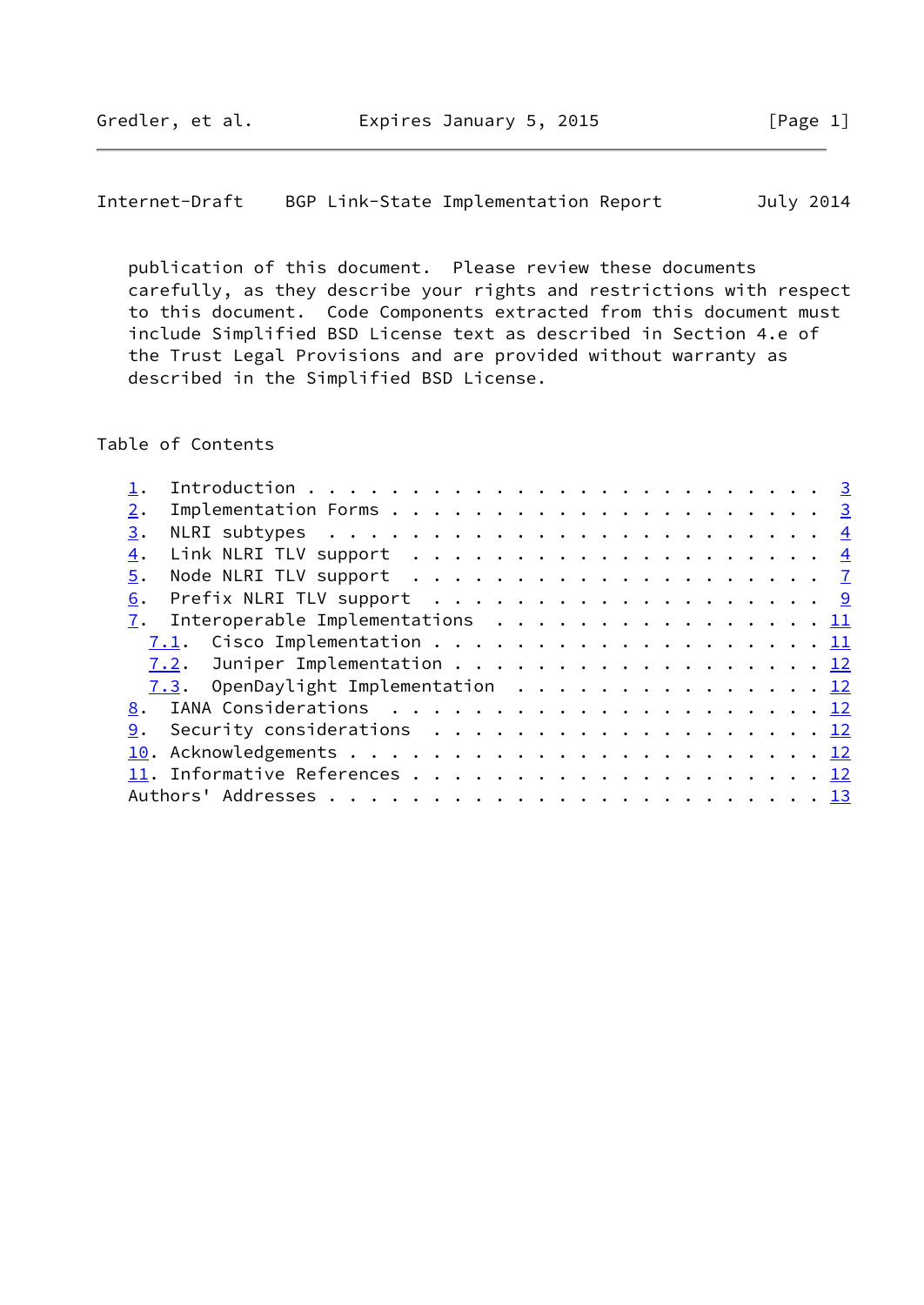## Gredler, et al. **Expires January 5, 2015** [Page 2]

<span id="page-2-1"></span>Internet-Draft BGP Link-State Implementation Report July 2014

### <span id="page-2-0"></span>[1](#page-2-0). Introduction

 In order to share network link-state and traffic engineering information collected with external components using the BGP routing protocol a new BGP Network Layer Reachability Information (NLRI) encoding format is required.

 This document provides an implementation report for the BGP Link- State Information Distribution NLRI Format as defined in [\[I-D.ietf-idr-ls-distribution](#page-13-0)].

 The editors did not verify the accuracy of the information provided by respondents or by any alternative means. The respondents are experts with the implementations they reported on, and their responses are considered authoritative for the implementations for which their responses represent. Respondents were asked to only use the YES answer if the feature had at least been tested in the lab.

<span id="page-2-2"></span>[2](#page-2-2). Implementation Forms

 Contact and implementation information for person filling out this form:

IOS-XR

 Name: Manish Bhardwaj Email:manbhard@cisco.com Vendor: Cisco Systems, Inc. Release: IOS-XR Protocol Role: Sender, Receiver, Originator

JUNOS

 Name: Balaji Rajagopalan Email: balajir@juniper.net Vendor: Juniper Networks, Inc. Release: JUNOS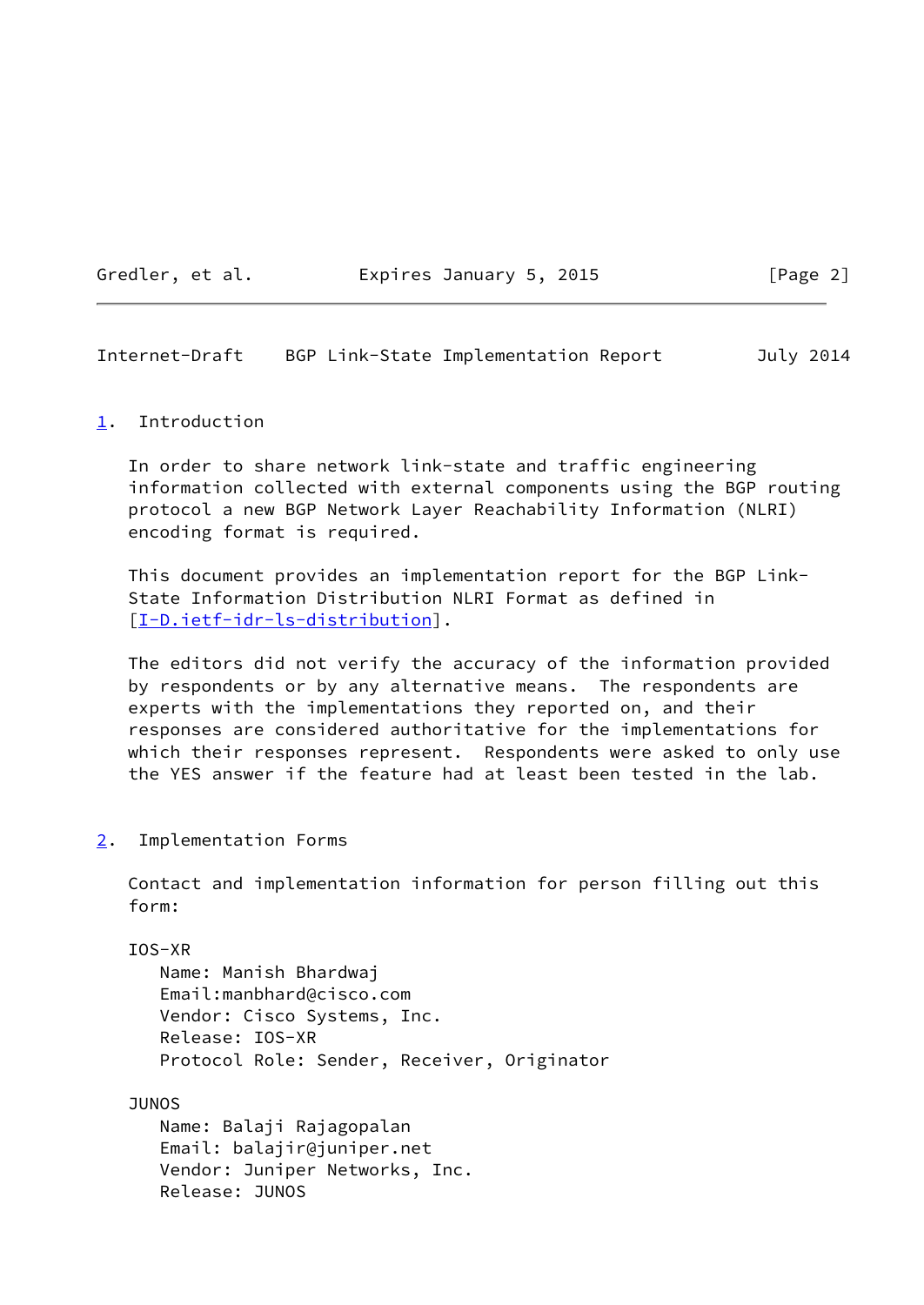Protocol Role: Sender, Receiver, Originator OpenDaylight Name: Dana Kutenicsova Email: dkutenic@cisco.com Vendor: OpenDaylight Project, Inc. Release: ODL Hydrogen Protocol Role: Receiver

Gredler, et al. **Expires January 5, 2015** [Page 3]

<span id="page-3-1"></span>Internet-Draft BGP Link-State Implementation Report July 2014

<span id="page-3-0"></span>[3](#page-3-0). NLRI subtypes

 Does the implementation support the Network Layer Reachability (NLRI) subtypes as described in Section 3.2 of [\[I-D.ietf-idr-ls-distribution](#page-13-0)] ?

- N1: Node NLRI
- N2: Link NLRI
- N3: IPv4 Topology Prefix NLRI
- N4: IPv6 Topology Prefix NLRI

|                    | IOS-XR     | <b>JUNOS</b> | <b>ODL</b> |
|--------------------|------------|--------------|------------|
|                    |            |              |            |
| Rcv.N1             | YES        | YES          | YES        |
| Snd.N1             | YES        | <b>YES</b>   | NO         |
| Org.N1             | YES        | <b>YES</b>   | NO         |
| Rcv.N <sub>2</sub> | YES        | <b>YES</b>   | YES        |
| Snd.N <sub>2</sub> | YES        | <b>YES</b>   | NO         |
| Org.N2             | <b>YES</b> | <b>YES</b>   | NO         |
| Rcv.N3             | <b>YES</b> | <b>YES</b>   | <b>YES</b> |
| Snd.N3             | <b>YES</b> | <b>YES</b>   | NO         |
| Org.N3             | <b>YES</b> | NO.          | NO.        |
| Rcv.N4             | <b>YES</b> | <b>YES</b>   | YES        |
| Snd.N4             | <b>YES</b> | <b>YES</b>   | NO         |
| Org.N4             | <b>YES</b> | NO           | NO         |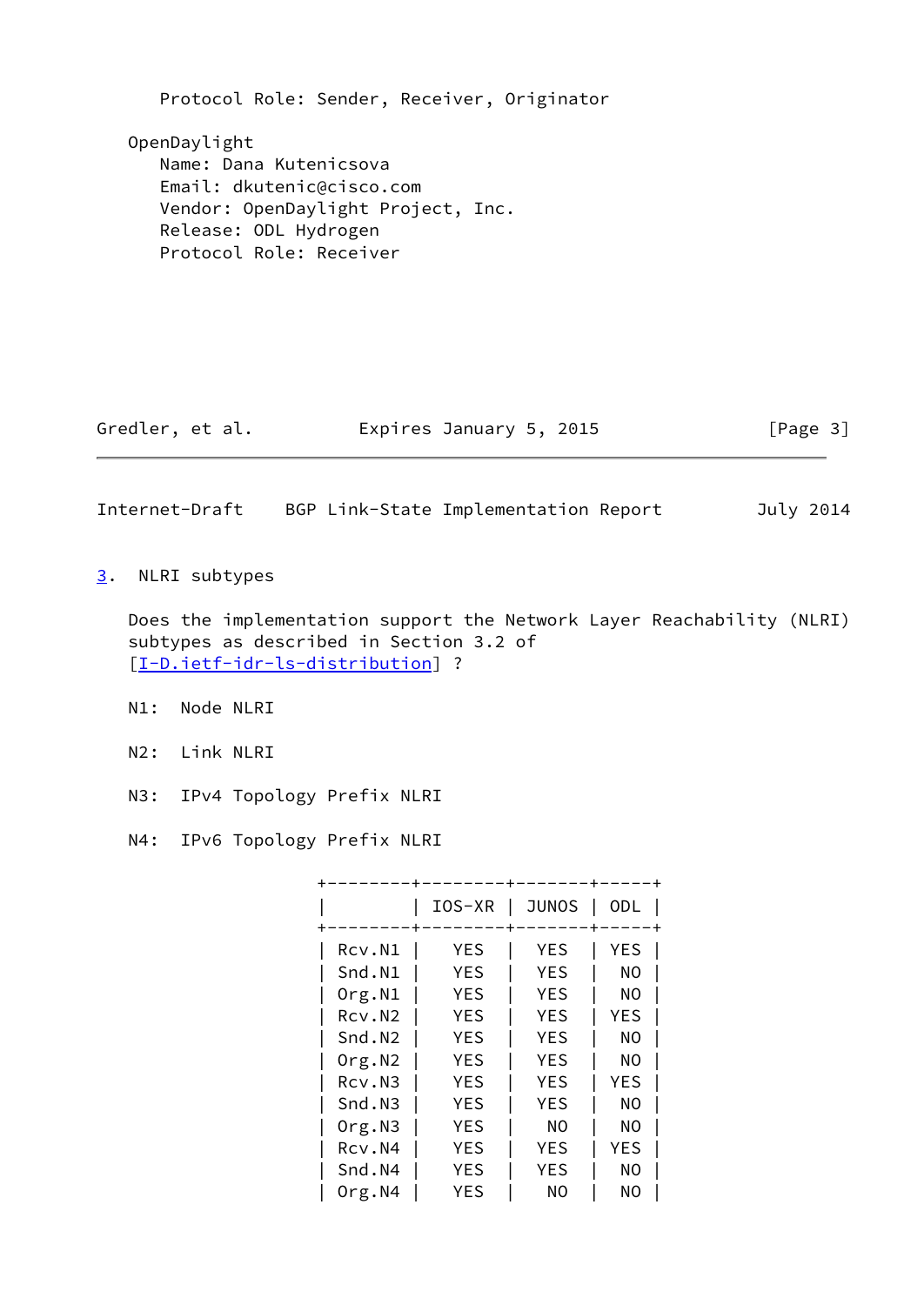+--------+--------+-------+-----+

<span id="page-4-0"></span>[4](#page-4-0). Link NLRI TLV support

 Does the implementation support the TLVs described in Section 7 of [\[I-D.ietf-idr-ls-distribution](#page-13-0)] ?

- TLV 256: Local Node Descriptor
- TLV 257: Remote Node Descriptor
- TLV 258: Link Local/Remote Identifier
- TLV 259: IPv4 Interface address

| Gredler, et al. | Expires January 5, 2015                             | [Page $4$ ] |
|-----------------|-----------------------------------------------------|-------------|
|                 | Internet-Draft BGP Link-State Implementation Report | July 2014   |
|                 | TLV 260: IPv4 Neighbor address                      |             |
|                 | TLV 261: IPv6 Interface address                     |             |
|                 | TLV 262: IPv6 Neighbor address                      |             |
|                 | TLV 263: Multi-Topology IDs                         |             |
|                 | TLV 512: Autonomous System                          |             |
|                 | TLV 513: BGP-LS Identifier                          |             |
|                 | TLV 514: Area ID                                    |             |
|                 | TLV 515: IGP Router ID                              |             |
|                 | TLV 1028: IPv4 router-ID of Local Node              |             |
|                 | TLV 1029: IPv6 router-ID of Local Node              |             |
|                 | TLV 1030: IPv4 router-ID of Remote Node             |             |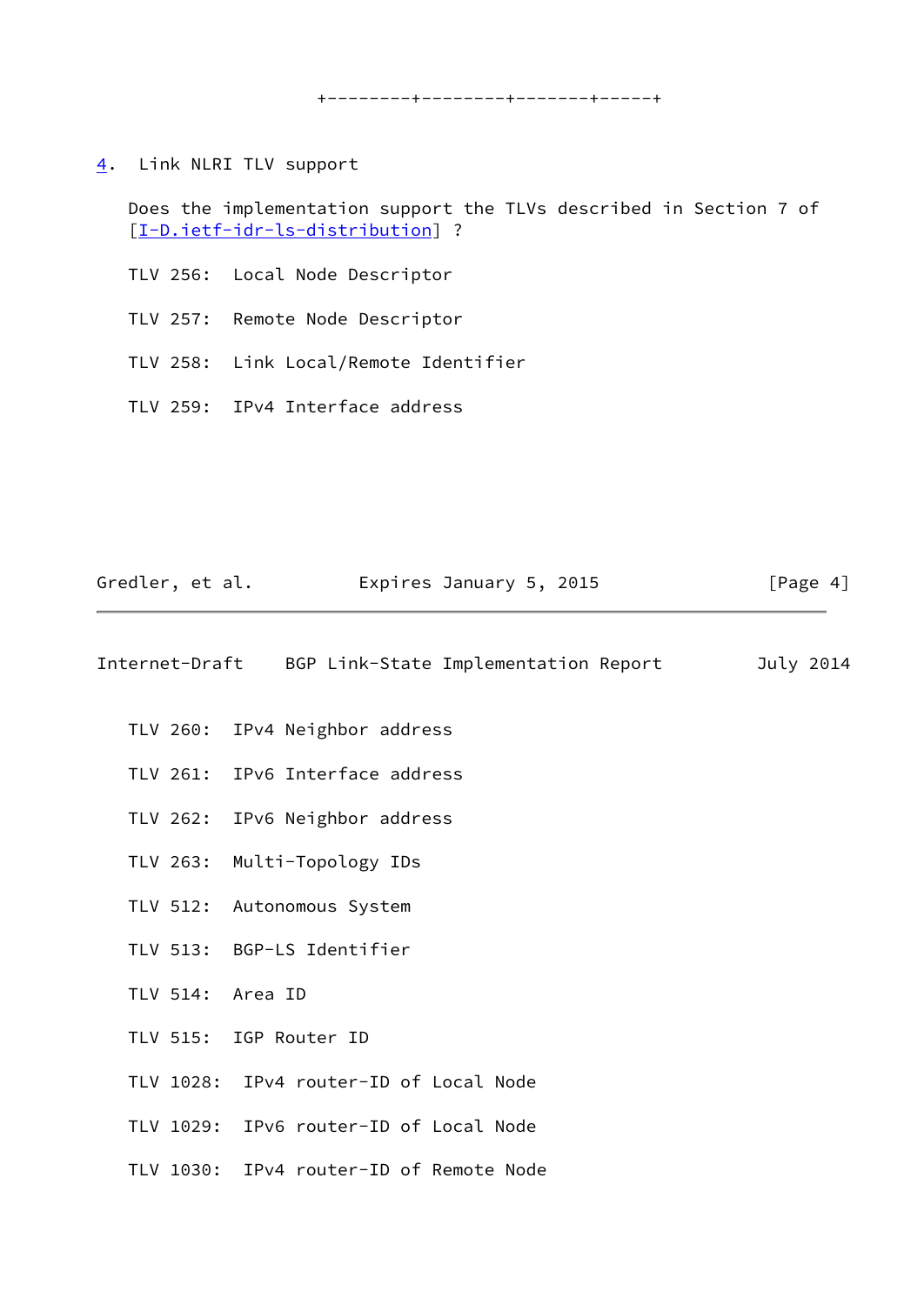- TLV 1031: IPv6 router-ID of Remote Node
- TLV 1088: Administrative group (color)
- TLV 1089: Maximum link bandwidth
- TLV 1090: Maximum reservable link bandwidth
- TLV 1091: Unreserved link bandwidth
- TLV 1092: TE default Metric
- TLV 1093: Link Protection Type
- TLV 1094: MPLS Protocol Mask
- TLV 1095: IGP Metric
- TLV 1096: Shared Risk Link Group
- TLV 1097: Opaque Link attribute
- TLV 1098: Link name attribute

Gredler, et al. **Expires January 5, 2015** [Page 5]

|  |  | Internet-Draft |
|--|--|----------------|

t BGP Link-State Implementation Report July 2014

|                    | IOS-XR     | <b>JUNOS</b> | ODL |
|--------------------|------------|--------------|-----|
| RCV.TLV 256        | <b>YES</b> | <b>YES</b>   | YES |
| Snd.TLV 256        | <b>YES</b> | <b>YES</b>   | NO. |
| $Org.TLV$ 256      | <b>YES</b> | <b>YES</b>   | NO. |
| RCV.TLV 257        | <b>YES</b> | <b>YES</b>   | YES |
| Snd.TLV 257        | YES        | <b>YES</b>   | NO  |
| Org.TLV 257        | <b>YES</b> | <b>YES</b>   | NO  |
| <b>Rcv.TLV 258</b> | <b>YES</b> | <b>YES</b>   | YES |
| Snd.TLV 258        | <b>YES</b> | <b>YES</b>   | NO. |
| $Org.TLV$ 258      | <b>YES</b> | <b>YES</b>   | NO. |
| RCV.TLV 259        | <b>YES</b> | <b>YES</b>   | YES |
| Snd.TLV 259        | <b>YES</b> | <b>YES</b>   | NO. |
| $Org.TLV$ 259      | YES        | YES          | NO  |
|                    |            |              |     |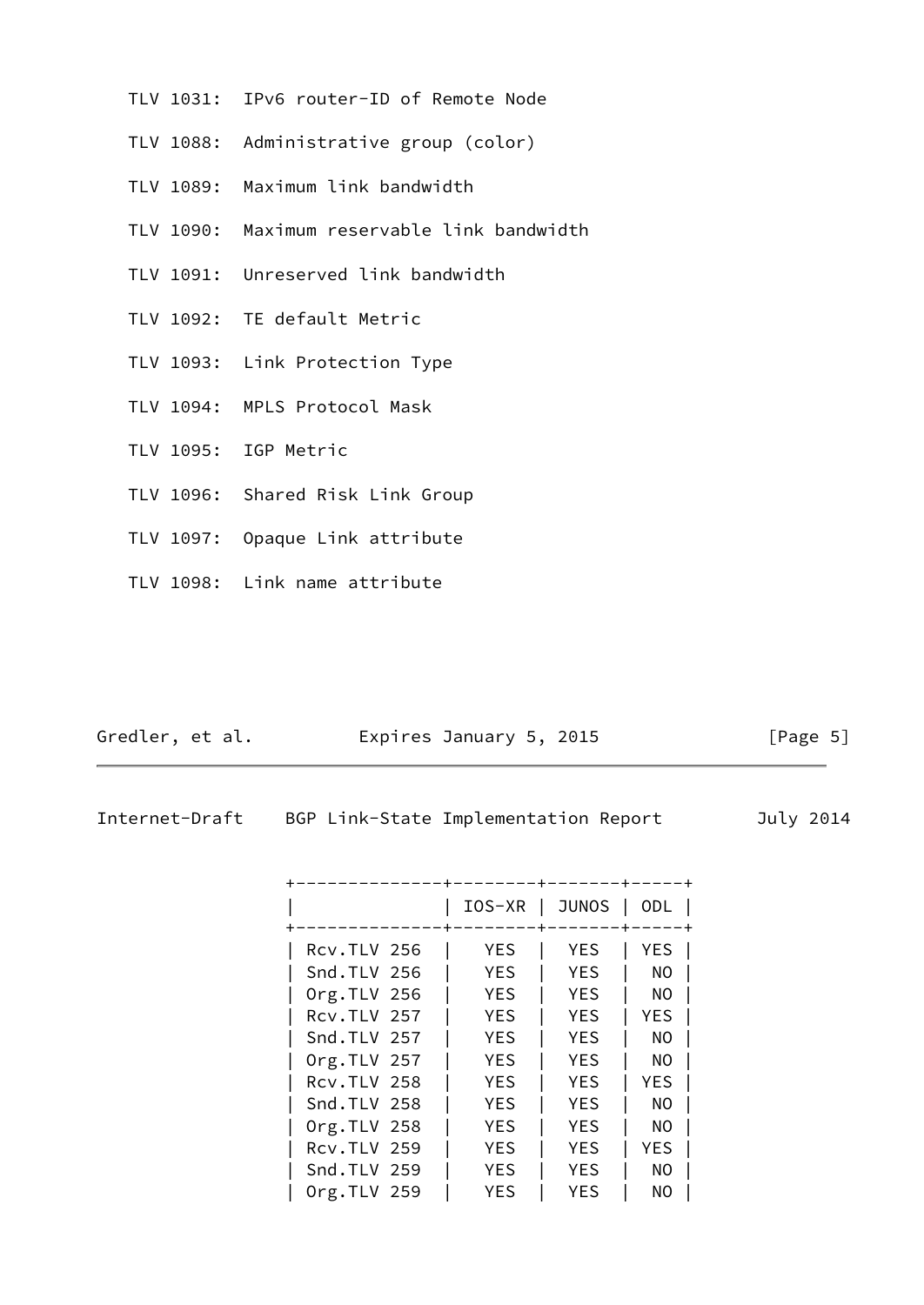| Rcv.TLV 260   |      | <b>YES</b> | <b>YES</b> | YES        |  |
|---------------|------|------------|------------|------------|--|
| Snd.TLV 260   |      | <b>YES</b> | <b>YES</b> | NO         |  |
| $Org.TLV$ 260 |      | <b>YES</b> | <b>YES</b> | NO         |  |
| Rcv.TLV 261   |      | <b>YES</b> | <b>YES</b> | <b>YES</b> |  |
| Snd.TLV 261   |      | <b>YES</b> | <b>YES</b> | NO         |  |
| Org.TLV 261   |      | NO.        | NO         | NO         |  |
| Rcv.TLV 262   |      | <b>YES</b> | <b>YES</b> | YES        |  |
| Snd.TLV 262   |      | <b>YES</b> | <b>YES</b> | NO         |  |
| Org.TLV       | 262  | NO         | ΝO         | NO         |  |
| Rcv.TLV 263   |      | <b>YES</b> | <b>YES</b> | <b>YES</b> |  |
| Snd.TLV 263   |      | <b>YES</b> | <b>YES</b> | NO         |  |
| Org.TLV 263   |      | <b>YES</b> | NO         | NO         |  |
| Rcv.TLV 512   |      | <b>YES</b> | YES        | YES        |  |
| Snd.TLV 512   |      | <b>YES</b> | <b>YES</b> | NO         |  |
| Org.TLV 512   |      | <b>YES</b> | <b>YES</b> | NO         |  |
| Rcv.TLV 513   |      | <b>YES</b> | <b>YES</b> | <b>YES</b> |  |
| Snd.TLV 513   |      | <b>YES</b> | <b>YES</b> | NO         |  |
| Org.TLV 513   |      | YES        | <b>YES</b> | NO         |  |
| Rcv.TLV 514   |      | <b>YES</b> | YES        | YES        |  |
| Snd.TLV 514   |      | <b>YES</b> | <b>YES</b> | NO         |  |
| Org.TLV 514   |      | <b>YES</b> | <b>YES</b> | NO         |  |
| Rcv.TLV 515   |      | <b>YES</b> | <b>YES</b> | YES        |  |
| Snd.TLV 515   |      | <b>YES</b> | <b>YES</b> | NO         |  |
| Org.TLV 515   |      | YES        | <b>YES</b> | NO         |  |
| Rcv.TLV       | 1028 | <b>YES</b> | <b>YES</b> | YES        |  |
| Snd.TLV       | 1028 | <b>YES</b> | <b>YES</b> | NO         |  |
| Org.TLV 1028  |      | <b>YES</b> | <b>YES</b> | NO         |  |
| Rcv.TLV 1029  |      | <b>YES</b> | <b>YES</b> | YES        |  |
| Snd.TLV 1029  |      | YES        | YES        | NO         |  |
| Org.TLV       | 1029 | YES        | NO         | NO         |  |
| Rcv.TLV       | 1030 | <b>YES</b> | <b>YES</b> | <b>YES</b> |  |
| Snd.TLV       | 1030 | <b>YES</b> | <b>YES</b> | NO         |  |
| Org.TLV       | 1030 | <b>YES</b> | <b>YES</b> | NO         |  |
|               |      |            |            |            |  |
|               |      |            |            |            |  |

Gredler, et al. Expires January 5, 2015 [Page 6]

<span id="page-6-0"></span>Internet-Draft BGP Link-State Implementation Report July 2014

| RCV.TLV 1031                 | YES        | <b>YES</b> | YES      |  |
|------------------------------|------------|------------|----------|--|
| Snd.TLV 1031                 | YES        | YES.       | NO       |  |
| Org.TLV 1031                 | YES        | NO.        | NO       |  |
| Rcv.TLV 1088                 | YES        | YES        | YES      |  |
| $\vert$ Snd.TLV 1088 $\vert$ | YES        |            | YES   NO |  |
| Org.TLV 1088                 | YES        | YES        | NO       |  |
| Rcv.TLV 1089                 | YES        | <b>YES</b> | YES      |  |
| Snd.TLV 1089                 | <b>YES</b> | YES.       | NO.      |  |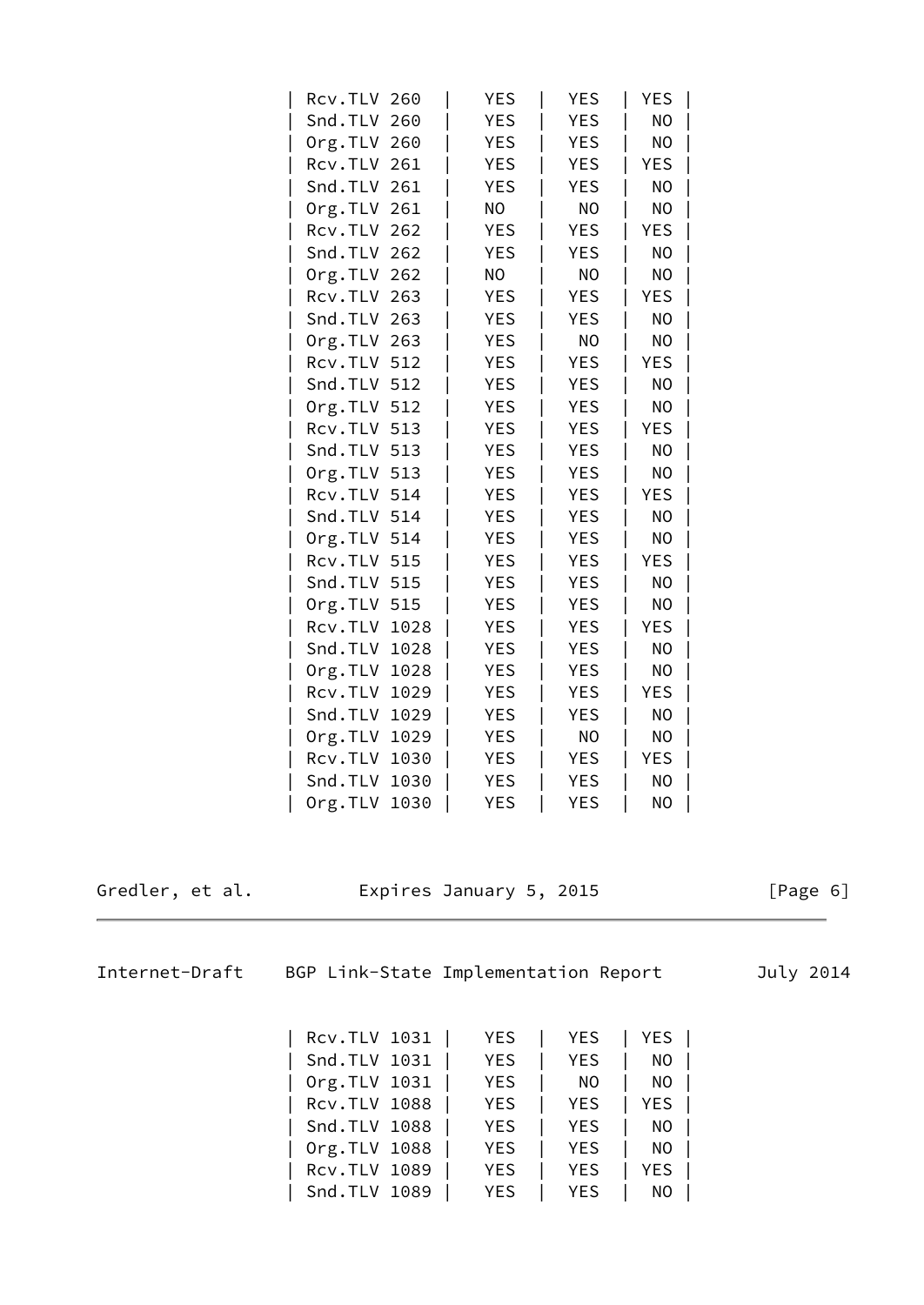| Org.TLV<br>1089 | <b>YES</b> | <b>YES</b> | NO             |
|-----------------|------------|------------|----------------|
| Rcv.TLV<br>1090 | <b>YES</b> | <b>YES</b> | <b>YES</b>     |
| Snd.TLV<br>1090 | <b>YES</b> | <b>YES</b> | N <sub>O</sub> |
| Org.TLV 1090    | <b>YES</b> | YES        | NO             |
| Rcv.TLV<br>1091 | <b>YES</b> | <b>YES</b> | YES            |
| Snd.TLV<br>1091 | <b>YES</b> | <b>YES</b> | N <sub>O</sub> |
| Org.TLV<br>1091 | YES        | <b>YES</b> | NO             |
| Rcv.TLV<br>1092 | <b>YES</b> | <b>YES</b> | YES            |
| Snd.TLV<br>1092 | <b>YES</b> | <b>YES</b> | NO             |
| Org.TLV<br>1092 | <b>YES</b> | <b>YES</b> | NO             |
| Rcv.TLV 1093    | <b>YES</b> | <b>YES</b> | YES            |
| Snd.TLV<br>1093 | <b>YES</b> | <b>YES</b> | NO             |
| Org.TLV<br>1093 | NO         | NO         | NO             |
| Rcv.TLV 1094    | <b>YES</b> | <b>YES</b> | <b>YES</b>     |
| Snd.TLV<br>1094 | <b>YES</b> | <b>YES</b> | NO             |
| Org.TLV<br>1094 | <b>YES</b> | <b>NO</b>  | N <sub>O</sub> |
| Rcv.TLV<br>1095 | <b>YES</b> | <b>YES</b> | <b>YES</b>     |
| Snd.TLV<br>1095 | <b>YES</b> | <b>YES</b> | NO             |
| Org.TLV<br>1095 | <b>YES</b> | <b>YES</b> | NO             |
| Rcv.TLV<br>1096 | YES        | YES        | YES            |
| Snd.TLV 1096    | <b>YES</b> | <b>YES</b> | NO             |
| Org.TLV<br>1096 | <b>YES</b> | <b>YES</b> | NO             |
| Rcv.TLV<br>1097 | <b>YES</b> | <b>YES</b> | NO             |
| Snd.TLV<br>1097 | <b>YES</b> | <b>YES</b> | NO             |
| Org.TLV<br>1097 | <b>YES</b> | NO         | NO             |
| Rcv.TLV 1098    | <b>YES</b> | <b>YES</b> | YES            |
| Snd.TLV<br>1098 | <b>YES</b> | <b>YES</b> | N <sub>O</sub> |
| Org.TLV<br>1098 | NO         | NO         | NO             |
|                 |            |            |                |

# <span id="page-7-0"></span>[5](#page-7-0). Node NLRI TLV support

 Does the implementation support the TLVs described in Section 7 of [\[I-D.ietf-idr-ls-distribution](#page-13-0)] ?

Gredler, et al. **Expires January 5, 2015** [Page 7]

Internet-Draft BGP Link-State Implementation Report July 2014

TLV 256: Local Node Descriptor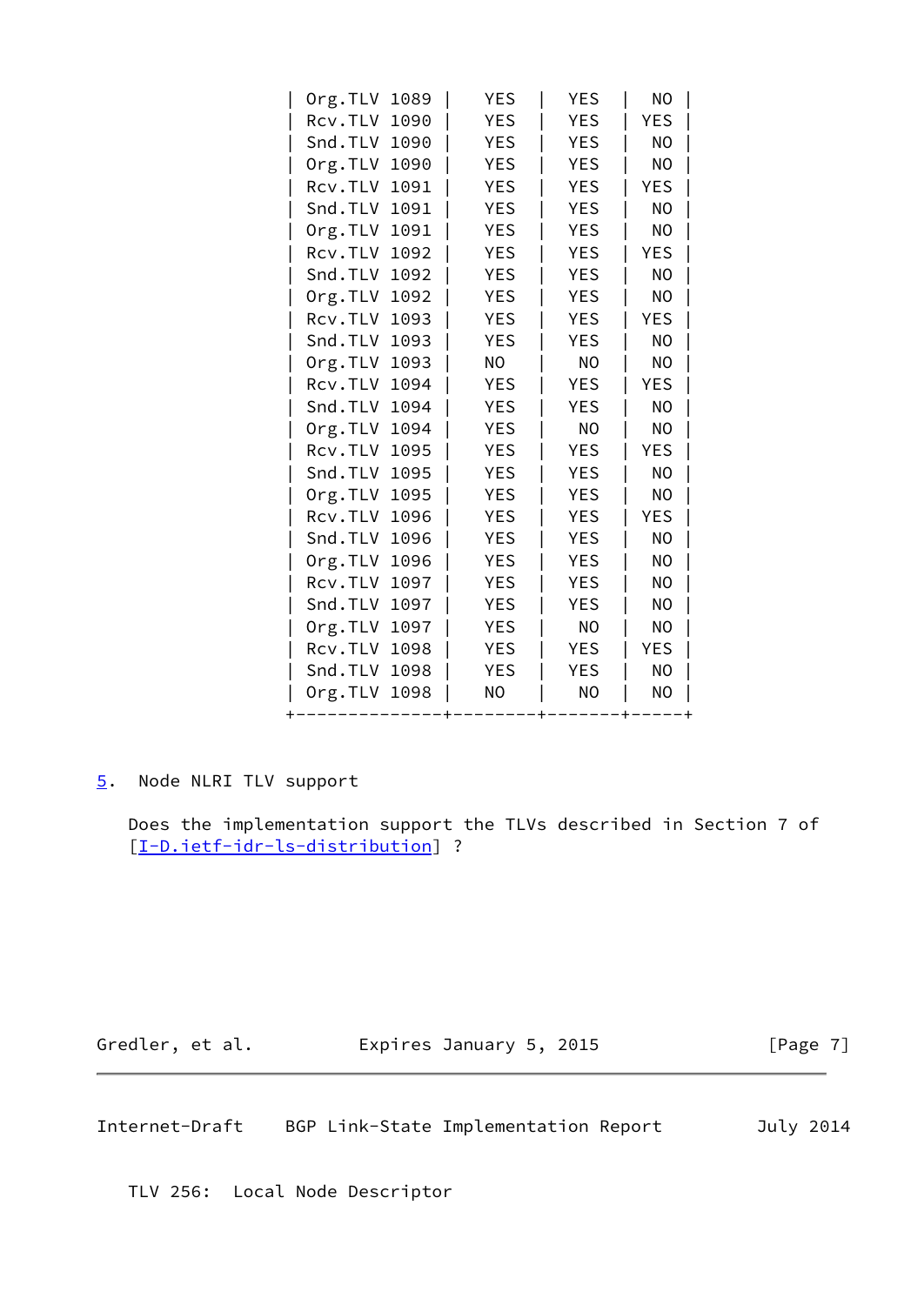- TLV 263: Multi-Topology IDs
- TLV 512: Autonomous System
- TLV 513: BGP-LS Identifier
- TLV 514: Area ID
- TLV 515: IGP Router ID
- TLV 1024: Node flag bits
- TLV 1025: Opaque Node properties
- TLV 1026: Node name
- TLV 1027: IS-IS Area Identifier
- TLV 1028: IPv4 router-ID of Local Node
- TLV 1029: IPv6 router-ID of Local Node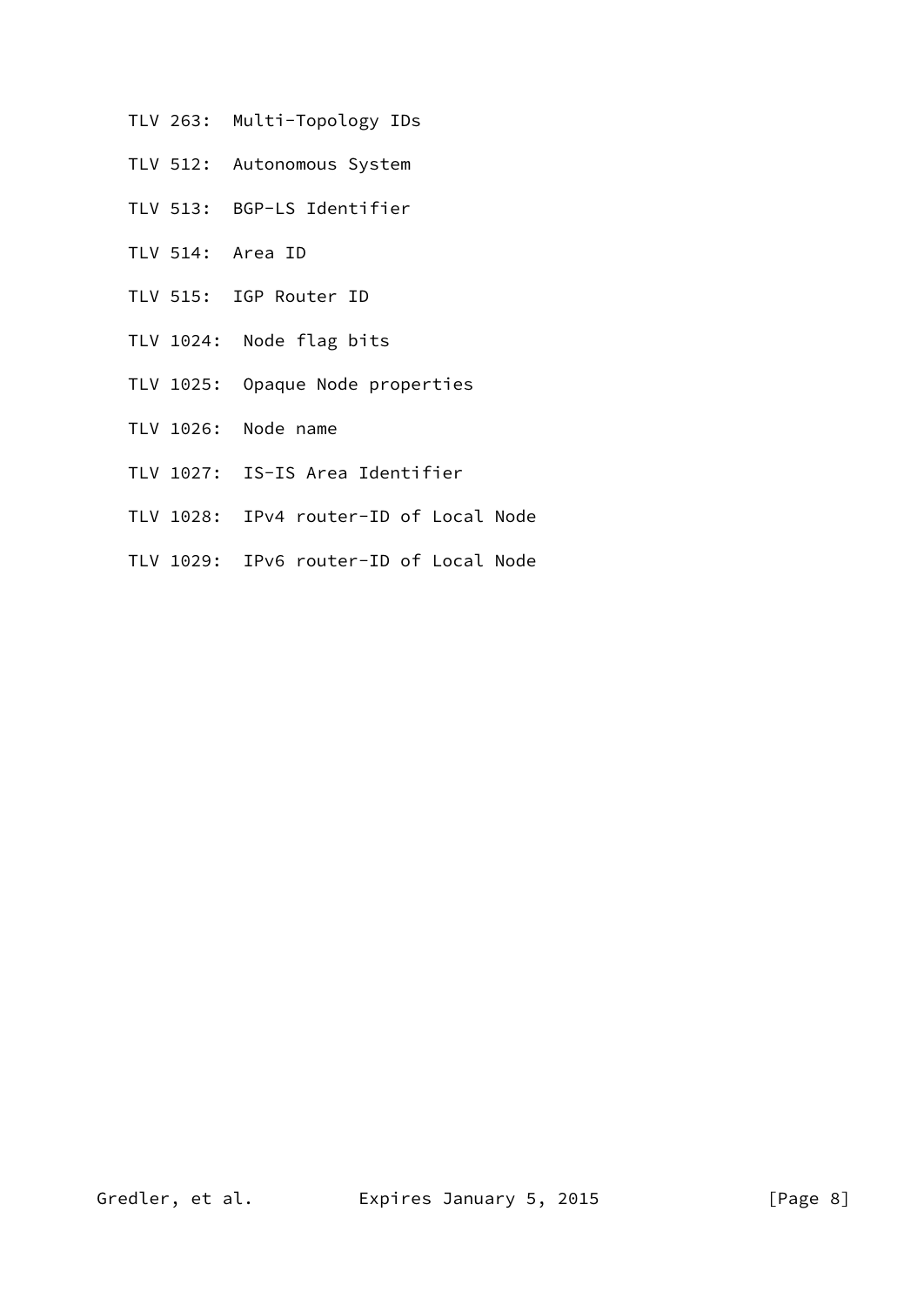<span id="page-9-1"></span>

|                 | IOS-XR     | <b>JUNOS</b> | <b>ODL</b>     |
|-----------------|------------|--------------|----------------|
| Rcv.TLV 256     | <b>YES</b> | YES          | YES            |
| Snd.TLV 256     | <b>YES</b> | YES          | N <sub>O</sub> |
| Org.TLV 256     | <b>YES</b> | <b>YES</b>   | NO             |
| Rcv.TLV 263     | <b>YES</b> | <b>YES</b>   | YES            |
| Snd.TLV 263     | <b>YES</b> | <b>YES</b>   | NO             |
| $Org.TLV$ 263   | <b>YES</b> | NO           | NO             |
| Rcv.TLV 512     | <b>YES</b> | <b>YES</b>   | YES            |
| Snd.TLV 512     | <b>YES</b> | <b>YES</b>   | NO             |
| Org.TLV 512     | <b>YES</b> | <b>YES</b>   | NO             |
| Rcv.TLV 513     | <b>YES</b> | <b>YES</b>   | YES            |
| Snd.TLV 513     | <b>YES</b> | <b>YES</b>   | NO             |
| Org.TLV 513     | <b>YES</b> | <b>YES</b>   | NO             |
| Rcv.TLV 514     | <b>YES</b> | YES          | YES            |
| Snd.TLV 514     | <b>YES</b> | <b>YES</b>   | NO             |
| Org.TLV 514     | <b>YES</b> | <b>YES</b>   | NO             |
| Rcv.TLV 515     | <b>YES</b> | <b>YES</b>   | YES            |
| Snd.TLV 515     | <b>YES</b> | <b>YES</b>   | NO             |
| Org.TLV 515     | <b>YES</b> | <b>YES</b>   | NO             |
| Rcv.TLV 1024    | <b>YES</b> | <b>YES</b>   | YES            |
| Snd.TLV 1024    | <b>YES</b> | <b>YES</b>   | NO             |
| Org.TLV<br>1024 | <b>YES</b> | <b>YES</b>   | NO             |
| Rcv.TLV<br>1025 | <b>YES</b> | <b>YES</b>   | NO             |
| Snd.TLV 1025    | <b>YES</b> | <b>YES</b>   | NO             |
| Org.TLV<br>1025 | <b>YES</b> | NO           | NO             |
| Rcv.TLV<br>1026 | <b>YES</b> | <b>YES</b>   | YES            |
| Snd.TLV 1026    | <b>YES</b> | <b>YES</b>   | NO             |
| Org.TLV<br>1026 | <b>YES</b> | NO           | NO             |
| Rcv.TLV<br>1027 | <b>YES</b> | <b>YES</b>   | YES            |
| Snd.TLV 1027    | YES        | <b>YES</b>   | N <sub>O</sub> |
| Org.TLV 1027    | YES        | <b>NO</b>    | NO             |
| Rcv.TLV 1028    | YES        | YES          | YES            |
| Snd.TLV 1028    | <b>YES</b> | <b>YES</b>   | NO             |
| Org.TLV 1028    | <b>YES</b> | <b>YES</b>   | N <sub>O</sub> |
| Rcv.TLV 1029    | <b>YES</b> | <b>YES</b>   | YES            |
| Snd.TLV 1029    | <b>YES</b> | <b>YES</b>   | N <sub>O</sub> |
| Org.TLV 1029    | YES        | <b>NO</b>    | <b>NO</b>      |

<span id="page-9-0"></span>[6](#page-9-0). Prefix NLRI TLV support

 Does the implementation support the TLVs described in Section 7 of [\[I-D.ietf-idr-ls-distribution](#page-13-0)] ?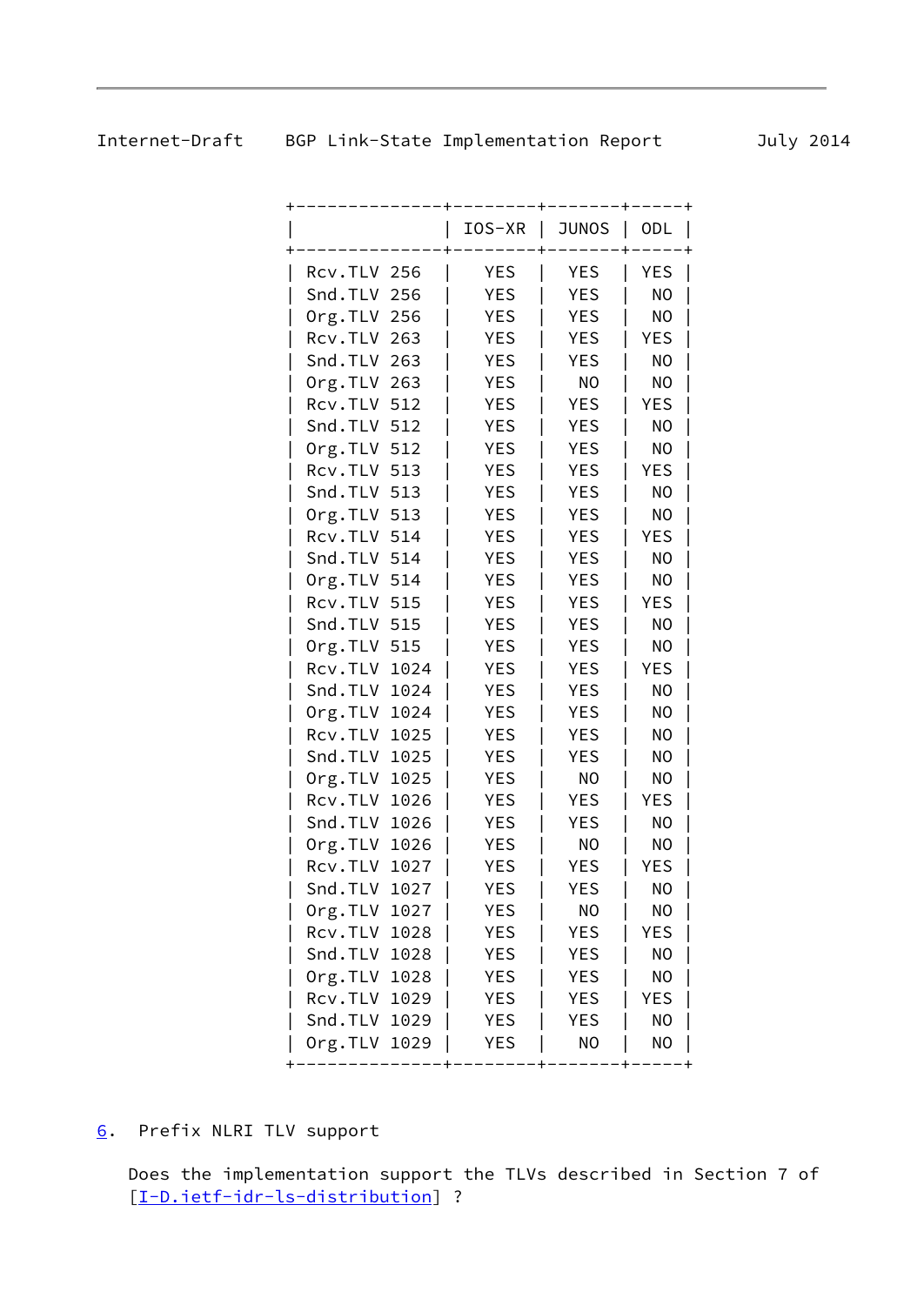Internet-Draft BGP Link-State Implementation Report July 2014

- TLV 256: Local Node Descriptor
- TLV 263: Multi-Topology IDs
- TLV 264: OSPF route type
- TLV 265: IP Reachability information
- TLV 1152: IGP Flags
- TLV 1153: Route Tag
- TLV 1154: Extended Tag
- TLV 1155: Prefix Metric
- TLV 1156: OSPF Forwarding Address
- TLV 1157: Opaque Prefix Atrribute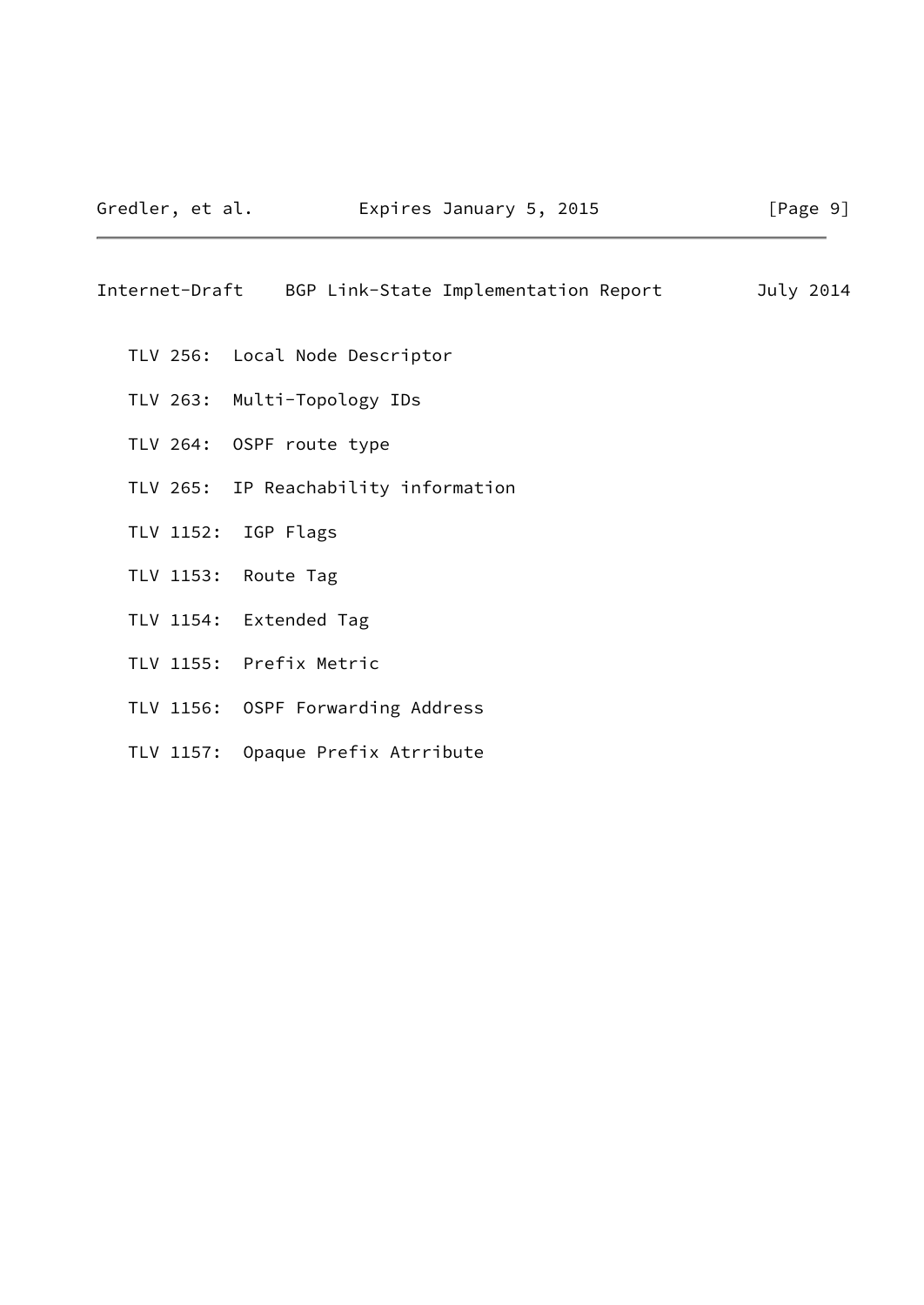| Gredler, et al. | Expires January 5, 2015 |  |  |
|-----------------|-------------------------|--|--|
|-----------------|-------------------------|--|--|

<span id="page-11-0"></span>

| Internet-Draft |  | BGP Link-State Implementation Report |  | July 2014 |
|----------------|--|--------------------------------------|--|-----------|
|----------------|--|--------------------------------------|--|-----------|

|                 | IOS-XR     | <b>JUNOS</b>   | <b>ODL</b>     |  |
|-----------------|------------|----------------|----------------|--|
| Rcv.TLV 256     | YES        | YES            | YES            |  |
| Snd.TLV 256     | <b>YES</b> | <b>YES</b>     | N <sub>O</sub> |  |
| $Org.TLV$ 256   | <b>YES</b> | N <sub>O</sub> | N <sub>O</sub> |  |
| Rcv.TLV 263     | YES        | <b>YES</b>     | YES            |  |
| Snd.TLV 263     | <b>YES</b> | <b>YES</b>     | NO             |  |
| Org.TLV 263     | <b>YES</b> | N <sub>O</sub> | N <sub>O</sub> |  |
| Rcv.TLV 264     | YES        | <b>YES</b>     | YES            |  |
| Snd.TLV 264     | YES        | <b>YES</b>     | NO             |  |
| Org.TLV 264     | <b>YES</b> | <b>NO</b>      | N <sub>O</sub> |  |
| Rcv.TLV 265     | YES        | <b>YES</b>     | YES            |  |
| Snd.TLV 265     | YES        | <b>YES</b>     | NO             |  |
| Org.TLV 265     | <b>YES</b> | N <sub>O</sub> | N <sub>O</sub> |  |
| Rcv.TLV<br>1152 | <b>YES</b> | <b>YES</b>     | YES            |  |
| Snd.TLV 1152    | YES        | <b>YES</b>     | NO             |  |
| Org.TLV 1152    | <b>YES</b> | N <sub>O</sub> | N <sub>O</sub> |  |
| Rcv.TLV<br>1153 | <b>YES</b> | <b>YES</b>     | YES            |  |
| Snd.TLV 1153    | YES        | <b>YES</b>     | NO             |  |
| Org.TLV<br>1153 | YES        | N <sub>O</sub> | NO             |  |
| Rcv.TLV<br>1154 | <b>YES</b> | <b>YES</b>     | YES            |  |
| Snd.TLV 1154    | <b>YES</b> | <b>YES</b>     | NO             |  |
| Org.TLV<br>1154 | NO         | NO             | NO             |  |
| Rcv.TLV<br>1155 | YES        | <b>YES</b>     | YES            |  |
| Snd.TLV 1155    | <b>YES</b> | <b>YES</b>     | NO             |  |
| Org.TLV<br>1155 | YES        | NO             | NO             |  |
| Rcv.TLV<br>1156 | YES        | <b>YES</b>     | YES            |  |
| Snd.TLV 1156    | <b>YES</b> | <b>YES</b>     | NO             |  |
| Org.TLV<br>1156 | YES        | NO             | NO             |  |
| Rcv.TLV<br>1157 | YES        | <b>YES</b>     | NO             |  |
| Snd.TLV<br>1157 | <b>YES</b> | <b>YES</b>     | N <sub>O</sub> |  |

 $[Page 10]$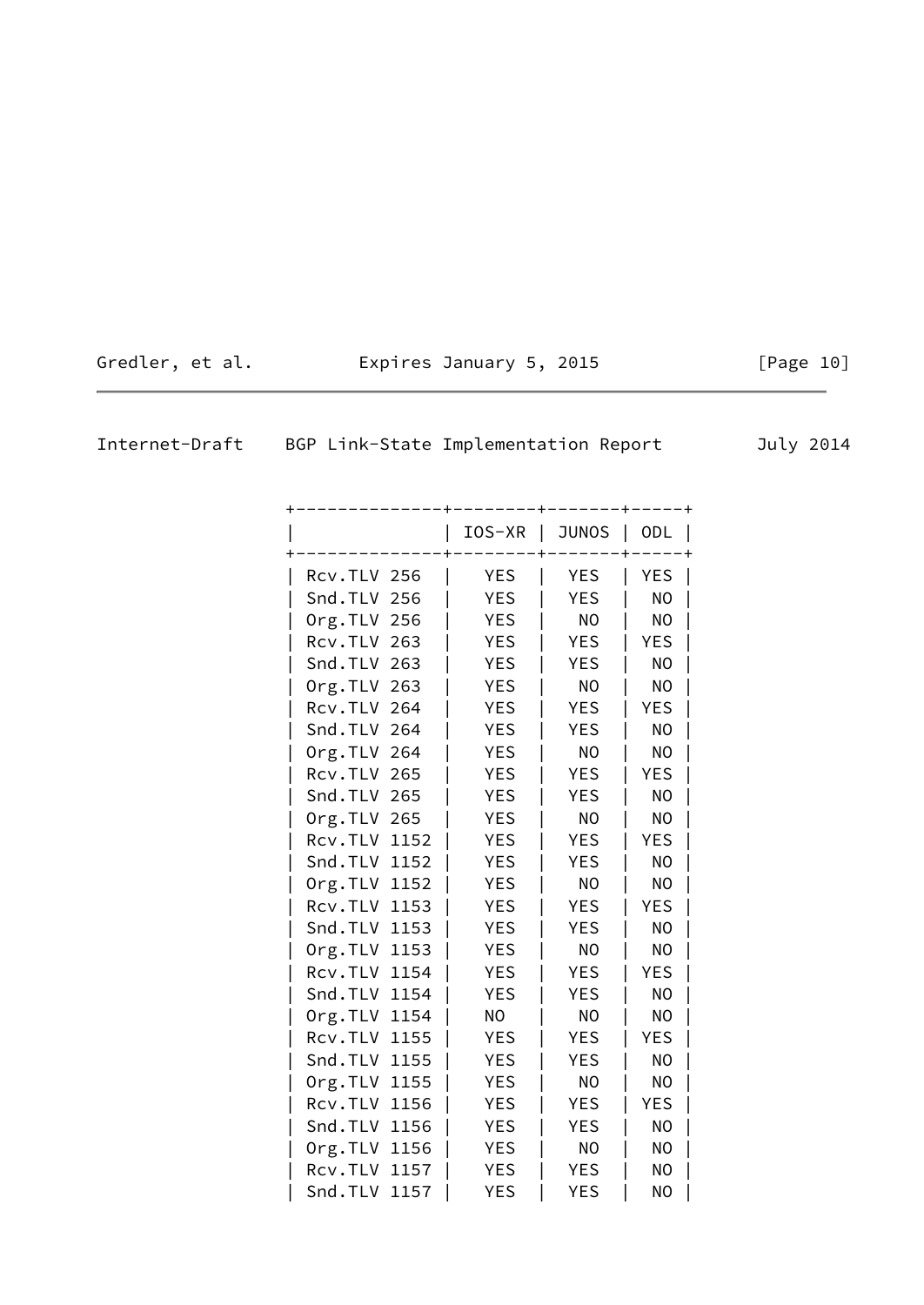| Org.TLV 1157 | YES | NO | NO | +--------------+--------+-------+-----+

## <span id="page-12-0"></span>[7](#page-12-0). Interoperable Implementations

 List other implementations that you have tested interoperability of BGP-LS Protocol Implementation.

<span id="page-12-1"></span>[7.1](#page-12-1). Cisco Implementation

 Cisco: The Cisco Systems, Inc. IOS-XR implementation should be interoperable with other vendor BGP-LS Protocol implementations. In particular, we have tested our interoperability with Juniper's JUNOS implementation.

| Gredler, et al.<br>Expires January 5, 2015 | [Page 11] |
|--------------------------------------------|-----------|
|--------------------------------------------|-----------|

<span id="page-12-3"></span>Internet-Draft BGP Link-State Implementation Report July 2014

### <span id="page-12-2"></span>[7.2](#page-12-2). Juniper Implementation

 Juniper: The Juniper Networks, Inc. JUNOS implementation should be interoperable with other vendor BGP-LS Protocol implementations. In particular, we have tested our interoperability with Cisco Systems, Inc. IOS-XR implementation and the Opendaylight implementation.

<span id="page-12-4"></span>[7.3](#page-12-4). OpenDaylight Implementation

 Opendaylight: The Opendaylight implementation should be interoperable with other vendor BGP-LS Protocol implementations. In particular, we have tested our interoperability with Juniper's JUNOS implementation and the Cisco Systems, Inc. IOS-XR implementation. BGP receiver is implemented in OpenDaylight Hydrogen release. BGP sender functionality is planned in upcoming Helium release.

<span id="page-12-5"></span>[8](#page-12-5). IANA Considerations

This document makes no request of IANA.

 Note to RFC Editor: The IANA has requested that this section remain in the document upon publication as an RFC. This note to the RFC Editor, however, may be removed.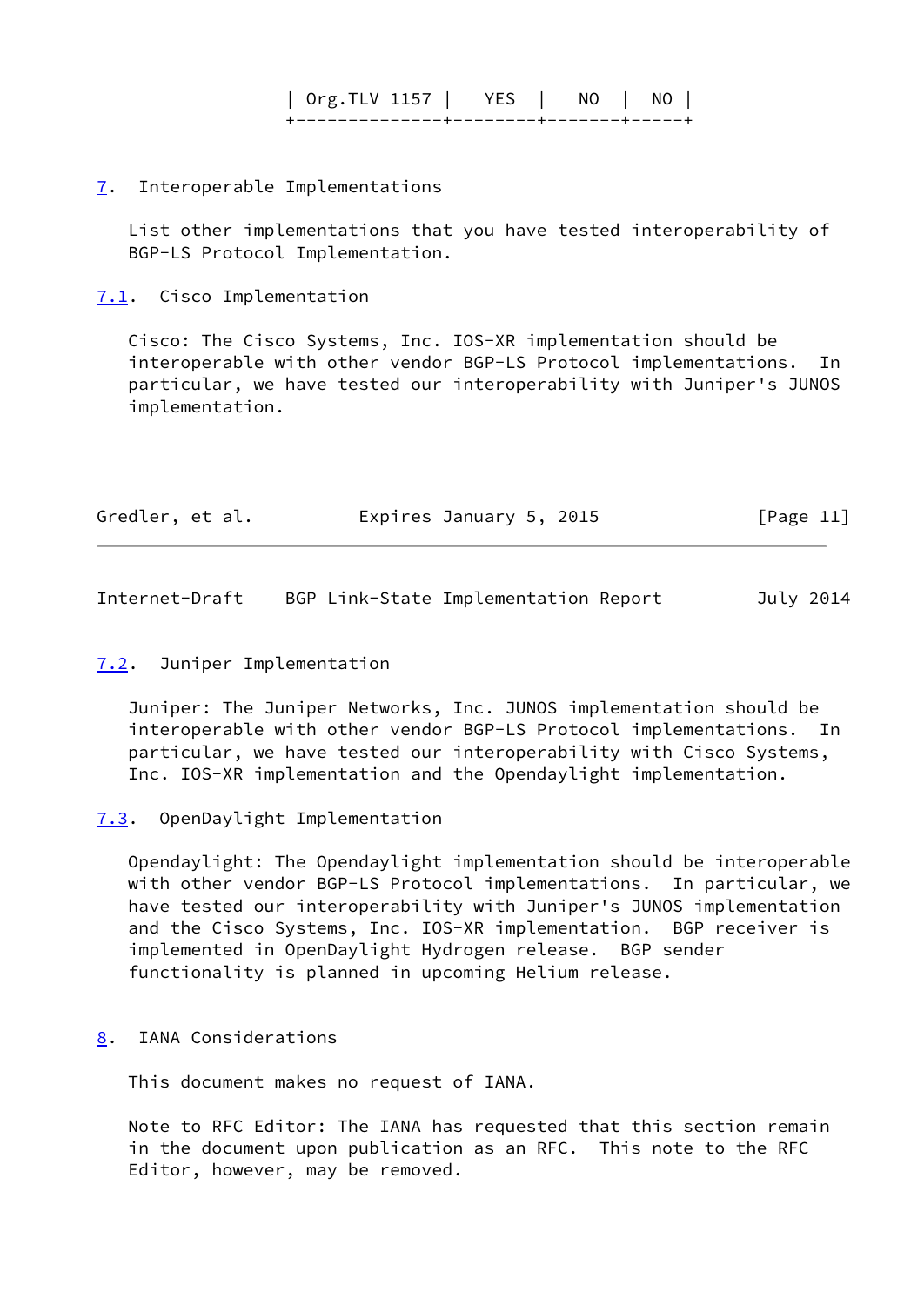# <span id="page-13-1"></span>[9](#page-13-1). Security considerations

 No new security issues are introduced to the BGP Link-State Information Distribution Protocol defined in [\[I-D.ietf-idr-ls-distribution](#page-13-0)].

## <span id="page-13-2"></span>[10.](#page-13-2) Acknowledgements

 The authors would like to thank Stefano Previdi, Jan Medved and Chris Bowers for their contributions to this document.

<span id="page-13-3"></span>[11.](#page-13-3) Informative References

# <span id="page-13-0"></span>[I-D.ietf-idr-ls-distribution]

 Gredler, H., Medved, J., Previdi, S., Farrel, A., and S. Ray, "North-Bound Distribution of Link-State and TE Information using BGP", [draft-ietf-idr-ls-distribution-05](https://datatracker.ietf.org/doc/pdf/draft-ietf-idr-ls-distribution-05) (work in progress), May 2014.

<span id="page-13-4"></span>

|                | Gredler, et al.                                                                                   |                                                                                                      | Expires January 5, 2015              |  | [Page $12$ ] |
|----------------|---------------------------------------------------------------------------------------------------|------------------------------------------------------------------------------------------------------|--------------------------------------|--|--------------|
| Internet-Draft |                                                                                                   |                                                                                                      | BGP Link-State Implementation Report |  | July 2014    |
|                | Authors' Addresses                                                                                |                                                                                                      |                                      |  |              |
| US.            | Hannes Gredler (editor)<br>Juniper Networks, Inc.<br>1194 N. Mathilda Ave.<br>Sunnyvale, CA 94089 |                                                                                                      |                                      |  |              |
|                |                                                                                                   | Email: hannes@juniper.net                                                                            |                                      |  |              |
| India          | Balaji Rajagopalan<br>Juniper Networks, Inc.                                                      | Electra, Exora Business Park, Marathahalli - Sarjapur Outer Ring Road<br>Bangalore, Karnataka 560103 |                                      |  |              |
|                |                                                                                                   | Email: balajir@juniper.net                                                                           |                                      |  |              |